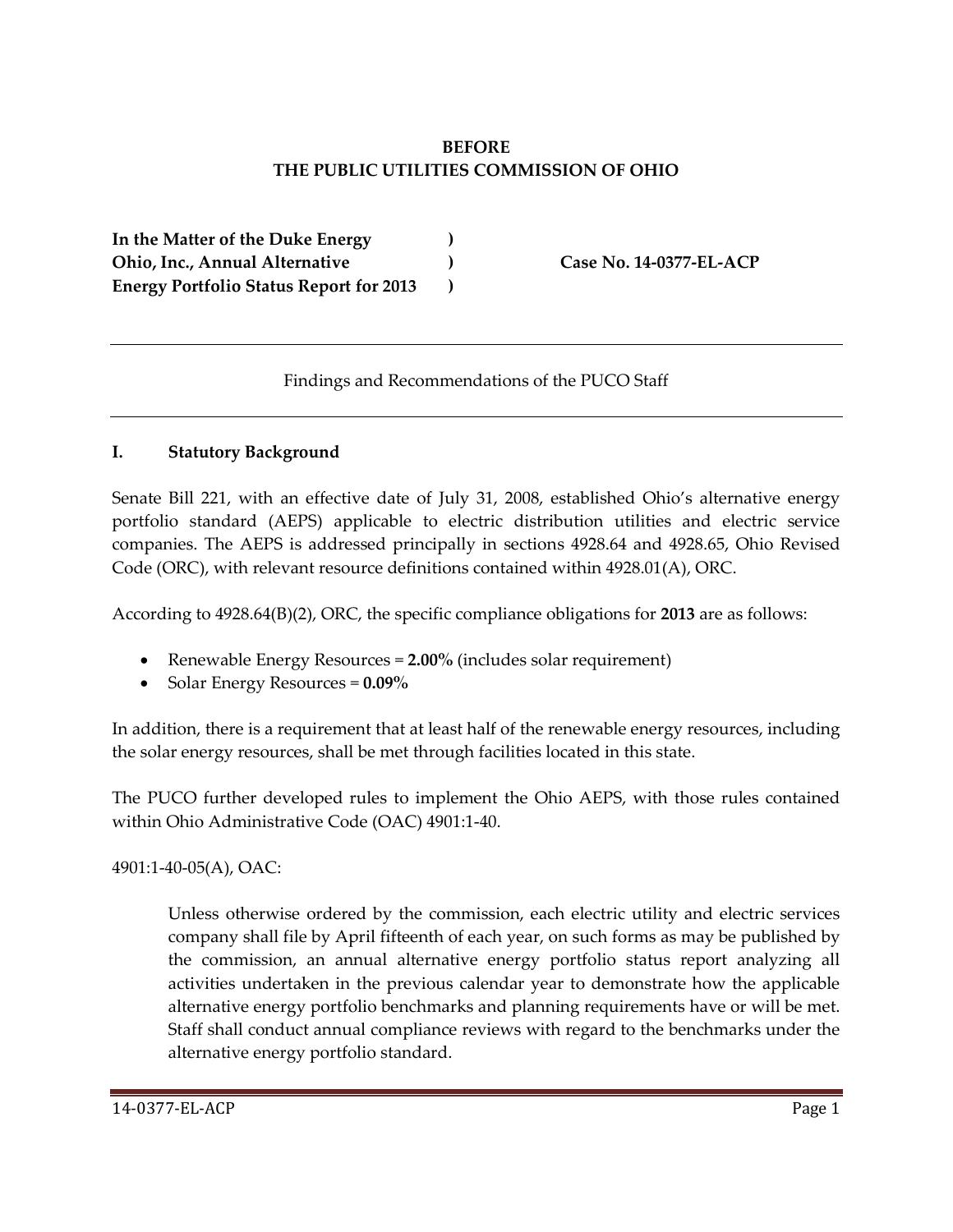4901:1-40-05(C), OAC:

Staff shall review each electric utility's or electric services company's alternative energy portfolio status report and any timely filed comments, and file its findings and recommendations and any proposed modifications thereto.

The findings and recommendations in this document pertain to the company's compliance status. This document does not address such matters as cost recovery or status relative to the statutory 3% cost provision.

## **II. Company Filing Summarized**

Duke Energy Ohio, Inc. (Duke Energy Ohio or Company) filed its AEPS compliance status report for the 2013 compliance year on April 07, 2014. In its compliance filing, the Company proposed a baseline of 7,607,109 megawatt hours (MWHs), which is the average of its Ohio standard service electric sales for 2010, 2011, and 2012. 1 Applying the statutory benchmarks to its proposed baseline, the Company calculated its 2013 compliance obligations<sup>2</sup> to be the following:

#### **Table 1**

| <b>Benchmark Category</b>   | Compliance required <sup>3</sup> (MWHs) |
|-----------------------------|-----------------------------------------|
| Ohio Solar                  | 3,423                                   |
| Other Solar                 | 3,423                                   |
| Ohio Non-solar <sup>4</sup> | 72,648                                  |
| Other Non-solar             | 72,648                                  |

The Company indicated that it had obtained the necessary renewable energy credits (RECs) and solar RECs (S-RECs) to satisfy its 2013 compliance obligations.

## **III. Filed Comments**

No persons filed comments in this proceeding.

l

 $<sup>1</sup>$  Company status report, p. 2</sup>

<sup>2</sup> Ibid.

<sup>&</sup>lt;sup>3</sup> Compliance may be met with 100% Ohio sourced S-RECs/RECs, as applicable.

<sup>4</sup> Staff uses "non-solar" in this context to refer to the total renewable requirement net of the specific solar carve-out. Staff acknowledges that there is not a specific "non-solar" requirement in the applicable statute.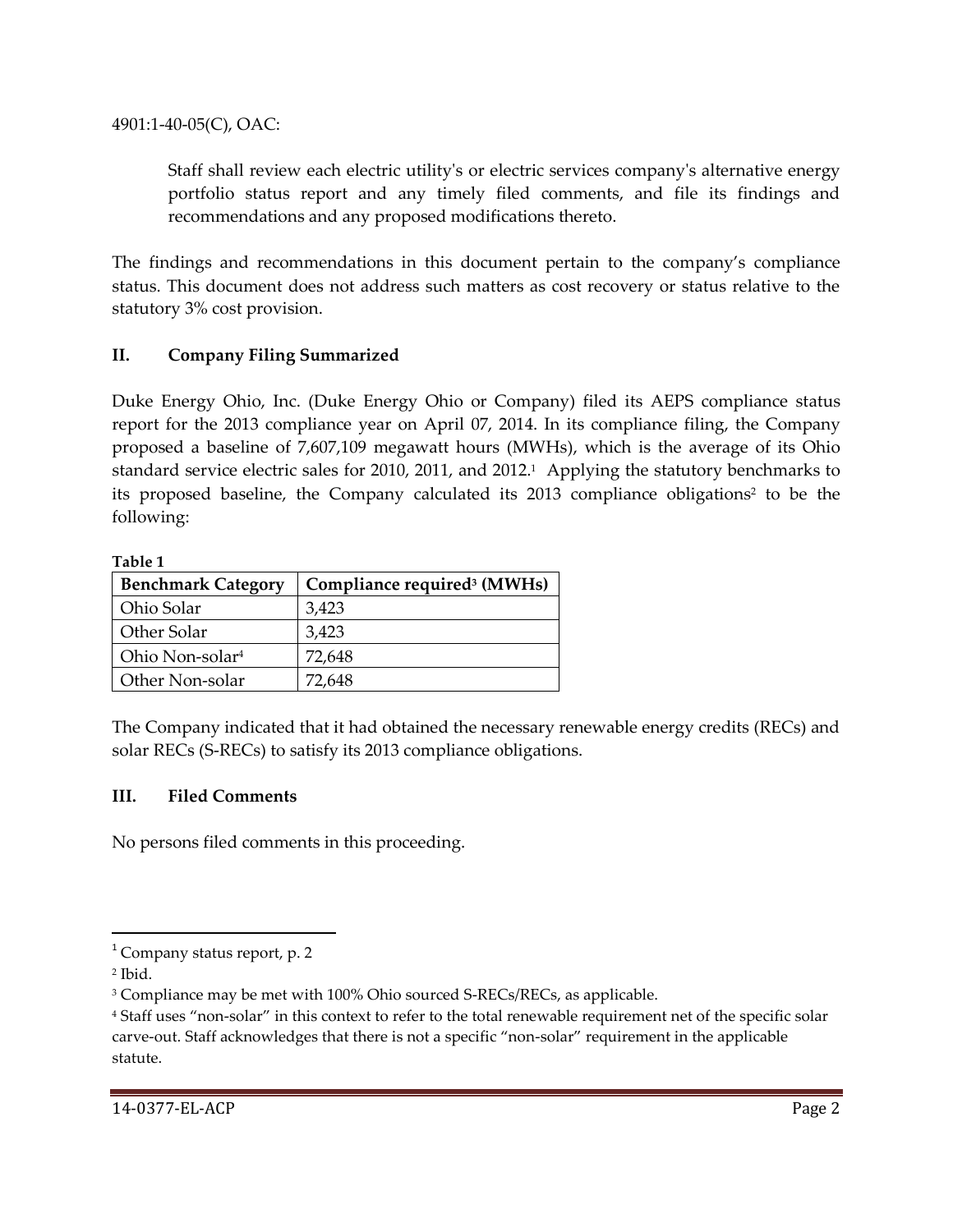## **IV. Staff Findings**

Following its review of Duke Energy Ohio's 2013 annual status report and the record of RECs and S-RECs retired in the Company's PJM EIS Generation Attributes Tracking System (GATS) reserve subaccount for compliance year 2013, Staff makes the following findings:

- (1) That Duke Energy Ohio is an electric distribution utility in Ohio with retail electric sales in the state of Ohio, and therefore the Company had an AEPS obligation for 2013.
- (2) That the baseline proposed by the Company is reasonable, and given the proposed baseline and the 2013 statutory benchmarks, the Company has accurately calculated its AEPS compliance obligations.
- (3) That for Ohio compliance purposes, the Company has transferred RECs and S-RECs to its 2013 GATS reserve subaccount in the following quantities  $(1$  REC  $\equiv$  1 MWH):

| Table 2             |          |
|---------------------|----------|
| <b>REC</b> category | Quantity |
| Ohio S-RECs         | 3,423    |
| Other S-RECs        | 3,423    |
| Ohio RECs           | 72,648   |
| Other RECs          | 72,648   |

- (4) That following a review of the Company's reserve subaccount data on GATS, Staff confirmed that the Company satisfied its total non-solar obligation, as well as the specific minimum in-state non-solar requirement, for 2013. The RECs that the Company transferred to its GATS reserve subaccount were sourced from generating facilities certified by the Commission and were appropriately associated with electricity generated between August 1, 2008, and December 31, 2013.
- (5) That following a review of the Company's reserve subaccount data on GATS, Staff confirmed that the Company satisfied its total solar obligation, as well as the specific minimum in-state solar requirement, for 2013. The S-RECs that the Company transferred to its GATS reserve subaccount were sourced from generating facilities certified by the Commission and were appropriately associated with electricity generated between August 1, 2008, and December 31, 2013.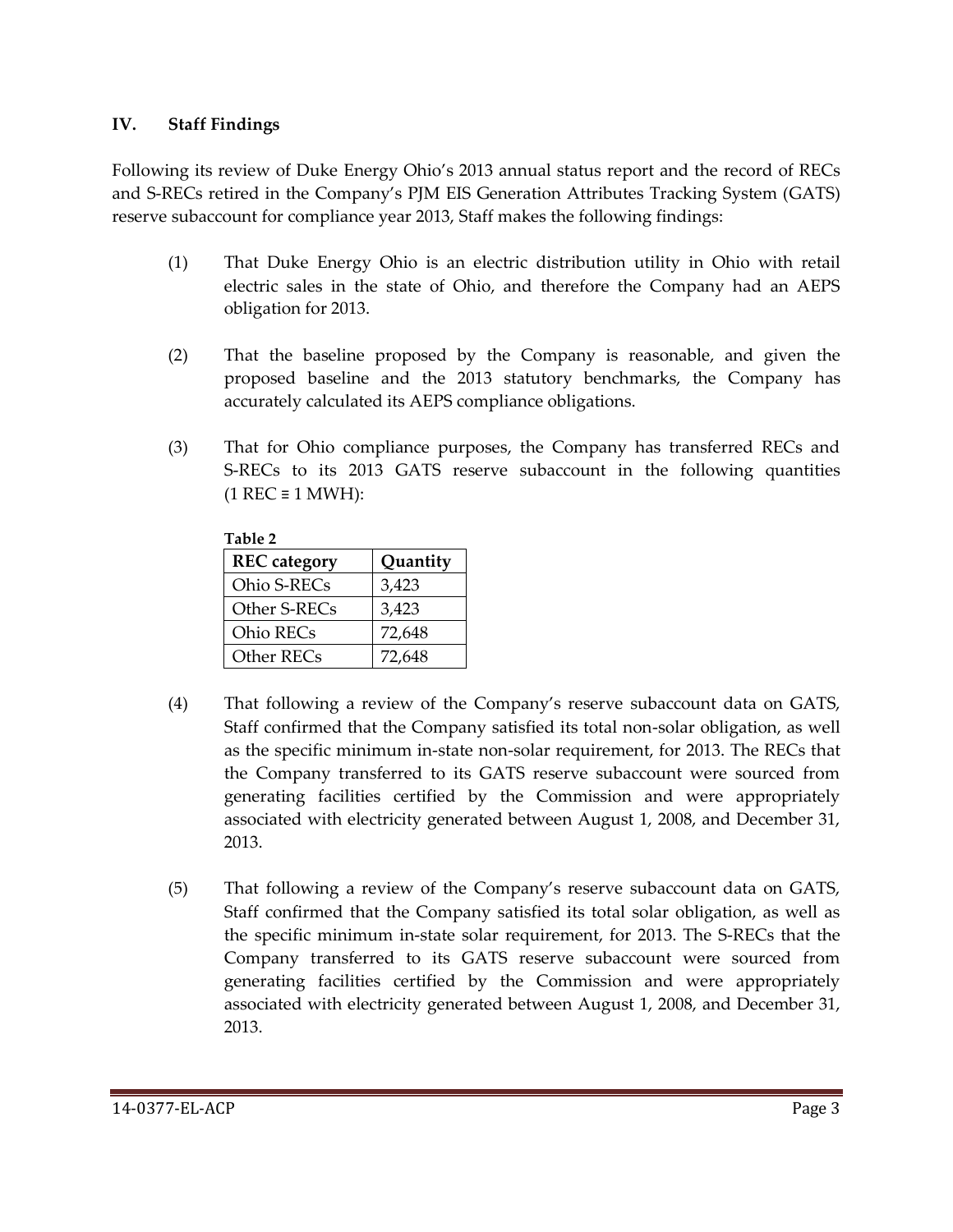## **V. Staff Recommendations**

Following its review of the information submitted in this proceeding and other relevant data, Staff recommends the following:

- (1) That Duke Energy Ohio is found to have satisfied its 2013 AEPS compliance obligations.
- (2) That the compliance benchmarks and corresponding fulfillment, as detailed above in Table 1 and Table 2 respectively, be applied to the Company for 2013.
- (3) That for future compliance years in which the Company is utilizing GATS to demonstrate its Ohio compliance efforts, the Company initiates the transfer of the appropriate RECs and S-RECs to its GATS reserve subaccount between March  $1<sup>st</sup>$  and April  $15<sup>th</sup>$  so as to precede the filing of their Ohio annual compliance status report with the Commission.